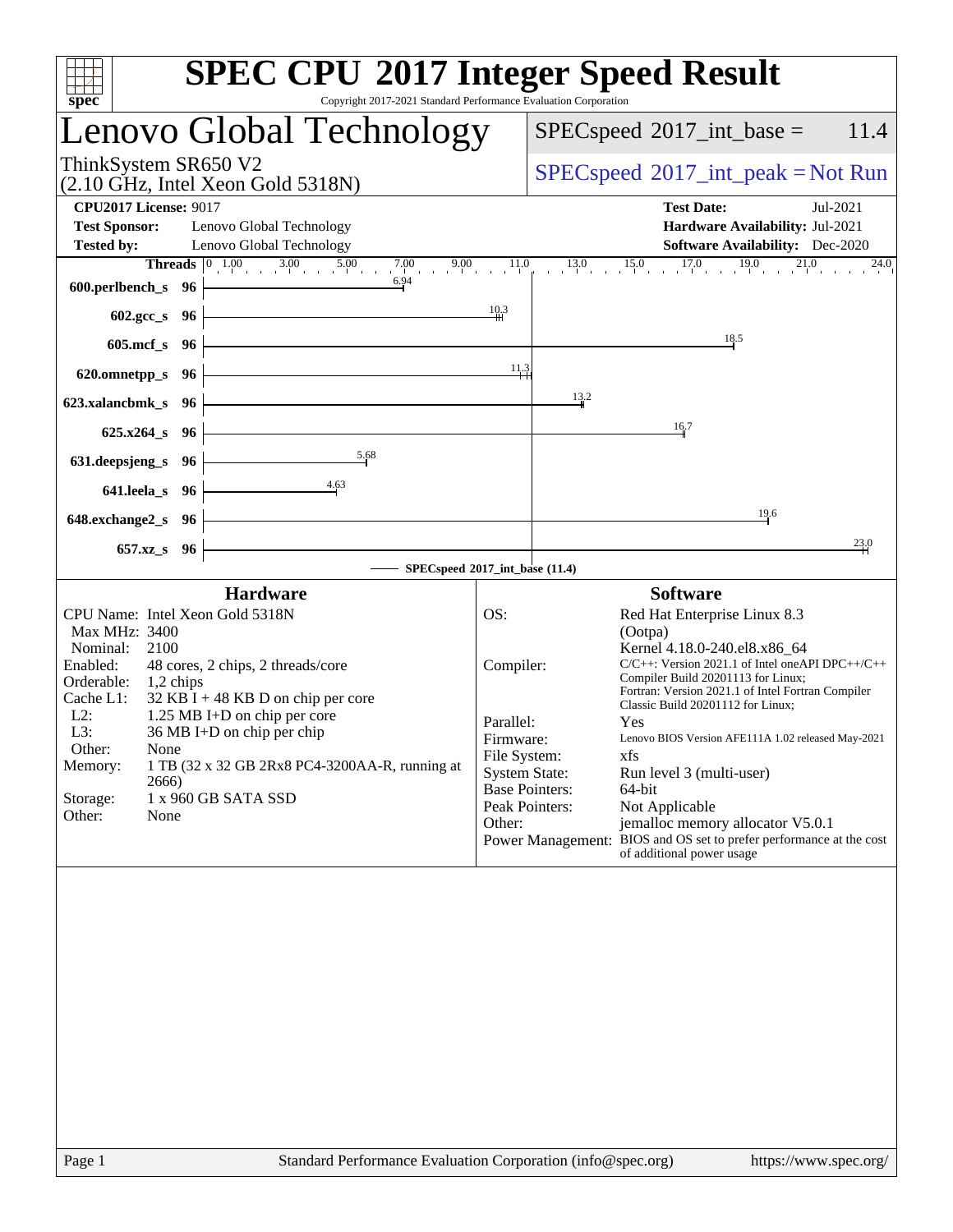

#### **[SPEC CPU](http://www.spec.org/auto/cpu2017/Docs/result-fields.html#SPECCPU2017IntegerSpeedResult)[2017 Integer Speed Result](http://www.spec.org/auto/cpu2017/Docs/result-fields.html#SPECCPU2017IntegerSpeedResult)** Copyright 2017-2021 Standard Performance Evaluation Corporation

# Lenovo Global Technology

 $SPECspeed^{\circ}2017\_int\_base = 11.4$  $SPECspeed^{\circ}2017\_int\_base = 11.4$ 

#### (2.10 GHz, Intel Xeon Gold 5318N) ThinkSystem SR650 V2  $SPECspeed^{\circ}2017\_int\_peak = Not Run$  $SPECspeed^{\circ}2017\_int\_peak = Not Run$

**[Test Sponsor:](http://www.spec.org/auto/cpu2017/Docs/result-fields.html#TestSponsor)** Lenovo Global Technology **[Hardware Availability:](http://www.spec.org/auto/cpu2017/Docs/result-fields.html#HardwareAvailability)** Jul-2021 **[Tested by:](http://www.spec.org/auto/cpu2017/Docs/result-fields.html#Testedby)** Lenovo Global Technology **[Software Availability:](http://www.spec.org/auto/cpu2017/Docs/result-fields.html#SoftwareAvailability)** Dec-2020

**[CPU2017 License:](http://www.spec.org/auto/cpu2017/Docs/result-fields.html#CPU2017License)** 9017 **[Test Date:](http://www.spec.org/auto/cpu2017/Docs/result-fields.html#TestDate)** Jul-2021

#### **[Results Table](http://www.spec.org/auto/cpu2017/Docs/result-fields.html#ResultsTable)**

|                             | <b>Base</b>    |                |       |                | <b>Peak</b> |                |       |                |                |              |                |              |                |              |
|-----------------------------|----------------|----------------|-------|----------------|-------------|----------------|-------|----------------|----------------|--------------|----------------|--------------|----------------|--------------|
| <b>Benchmark</b>            | <b>Threads</b> | <b>Seconds</b> | Ratio | <b>Seconds</b> | Ratio       | <b>Seconds</b> | Ratio | <b>Threads</b> | <b>Seconds</b> | <b>Ratio</b> | <b>Seconds</b> | <b>Ratio</b> | <b>Seconds</b> | <b>Ratio</b> |
| $600.$ perlbench_s          | 96             | 256            | 6.94  | 256            | 6.93        | 255            | 6.97  |                |                |              |                |              |                |              |
| $602.\text{gcc}\_\text{s}$  | 96             | 383            | 10.4  | 387            | 10.3        | 391            | 10.2  |                |                |              |                |              |                |              |
| $605$ .mcf s                | 96             | 256            | 18.5  | 256            | 18.5        | 256            | 18.5  |                |                |              |                |              |                |              |
| 620.omnetpp_s               | 96             | 148            | 11.0  | 145            | <u>11.3</u> | 143            | 11.4  |                |                |              |                |              |                |              |
| 623.xalancbmk s             | 96             | 108            | 13.1  | 107            | 13.2        | 107            | 13.2  |                |                |              |                |              |                |              |
| 625.x264 s                  | 96             | 105            | 16.7  | 106            | 16.7        | 106            | 16.7  |                |                |              |                |              |                |              |
| 631.deepsjeng_s             | 96             | 252            | 5.68  | 253            | 5.67        | 252            | 5.68  |                |                |              |                |              |                |              |
| 641.leela s                 | 96             | 368            | 4.63  | 370            | 4.62        | 369            | 4.63  |                |                |              |                |              |                |              |
| 648.exchange2_s             | 96             | 150            | 19.6  | 150            | 19.6        | 150            | 19.7  |                |                |              |                |              |                |              |
| $657.xz$ s                  | 96             | 269            | 23.0  | 269            | 23.0        | 267            | 23.1  |                |                |              |                |              |                |              |
| $SPECspeed*2017$ int base = |                |                | 11.4  |                |             |                |       |                |                |              |                |              |                |              |

**[SPECspeed](http://www.spec.org/auto/cpu2017/Docs/result-fields.html#SPECspeed2017intpeak)[2017\\_int\\_peak =](http://www.spec.org/auto/cpu2017/Docs/result-fields.html#SPECspeed2017intpeak) Not Run**

Results appear in the [order in which they were run.](http://www.spec.org/auto/cpu2017/Docs/result-fields.html#RunOrder) Bold underlined text [indicates a median measurement.](http://www.spec.org/auto/cpu2017/Docs/result-fields.html#Median)

#### **[Operating System Notes](http://www.spec.org/auto/cpu2017/Docs/result-fields.html#OperatingSystemNotes)**

Stack size set to unlimited using "ulimit -s unlimited"

### **[Environment Variables Notes](http://www.spec.org/auto/cpu2017/Docs/result-fields.html#EnvironmentVariablesNotes)**

```
Environment variables set by runcpu before the start of the run:
KMP_AFFINITY = "granularity=fine,scatter"
LD_LIBRARY_PATH =
      "/home/cpu2017-1.1.8-ic2021.1-revB/lib/intel64:/home/cpu2017-1.1.8-ic202
      1.1-revB/je5.0.1-64"
MALLOC_CONF = "retain:true"
OMP_STACKSIZE = "192M"
```
#### **[General Notes](http://www.spec.org/auto/cpu2017/Docs/result-fields.html#GeneralNotes)**

 Binaries compiled on a system with 1x Intel Core i9-7980XE CPU + 64GB RAM memory using Redhat Enterprise Linux 8.0 Transparent Huge Pages enabled by default Prior to runcpu invocation Filesystem page cache synced and cleared with: sync; echo 3> /proc/sys/vm/drop\_caches NA: The test sponsor attests, as of date of publication, that CVE-2017-5754 (Meltdown) is mitigated in the system as tested and documented. Yes: The test sponsor attests, as of date of publication, that CVE-2017-5753 (Spectre variant 1) is mitigated in the system as tested and documented. Yes: The test sponsor attests, as of date of publication, that CVE-2017-5715 (Spectre variant 2) is mitigated in the system as tested and documented.

**(Continued on next page)**

| Page 2 | Standard Performance Evaluation Corporation (info@spec.org) | https://www.spec.org/ |
|--------|-------------------------------------------------------------|-----------------------|
|--------|-------------------------------------------------------------|-----------------------|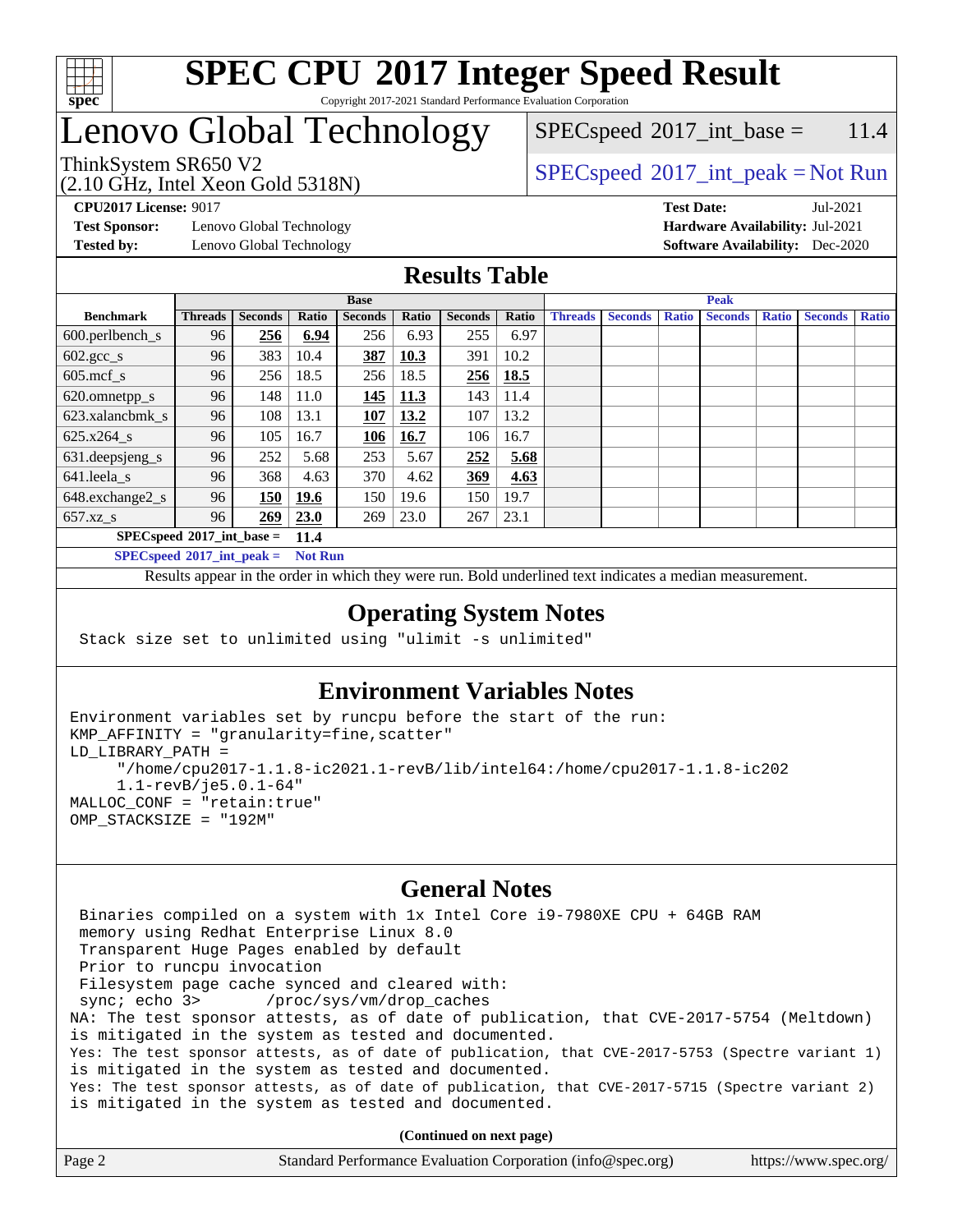

Copyright 2017-2021 Standard Performance Evaluation Corporation

# Lenovo Global Technology

 $SPECspeed^{\circ}2017\_int\_base = 11.4$  $SPECspeed^{\circ}2017\_int\_base = 11.4$ 

(2.10 GHz, Intel Xeon Gold 5318N)

ThinkSystem SR650 V2  $SPEC speed^{\circ}2017\_int\_peak = Not Run$ 

**[CPU2017 License:](http://www.spec.org/auto/cpu2017/Docs/result-fields.html#CPU2017License)** 9017 **[Test Date:](http://www.spec.org/auto/cpu2017/Docs/result-fields.html#TestDate)** Jul-2021

**[Test Sponsor:](http://www.spec.org/auto/cpu2017/Docs/result-fields.html#TestSponsor)** Lenovo Global Technology **[Hardware Availability:](http://www.spec.org/auto/cpu2017/Docs/result-fields.html#HardwareAvailability)** Jul-2021 **[Tested by:](http://www.spec.org/auto/cpu2017/Docs/result-fields.html#Testedby)** Lenovo Global Technology **[Software Availability:](http://www.spec.org/auto/cpu2017/Docs/result-fields.html#SoftwareAvailability)** Dec-2020

#### **[General Notes \(Continued\)](http://www.spec.org/auto/cpu2017/Docs/result-fields.html#GeneralNotes)**

Page 3 Standard Performance Evaluation Corporation [\(info@spec.org\)](mailto:info@spec.org) <https://www.spec.org/> jemalloc, a general purpose malloc implementation built with the RedHat Enterprise 7.5, and the system compiler gcc 4.8.5 sources available from jemalloc.net or <https://github.com/jemalloc/jemalloc/releases> **[Platform Notes](http://www.spec.org/auto/cpu2017/Docs/result-fields.html#PlatformNotes)** BIOS configuration: Choose Operating Mode set to Maximum Performance and then set it to Custom Mode C-States set to Legacy Sysinfo program /home/cpu2017-1.1.8-ic2021.1-revB/bin/sysinfo Rev: r6622 of 2021-04-07 982a61ec0915b55891ef0e16acafc64d running on localhost.localdomain Thu Jul 1 19:37:10 2021 SUT (System Under Test) info as seen by some common utilities. For more information on this section, see <https://www.spec.org/cpu2017/Docs/config.html#sysinfo> From /proc/cpuinfo model name : Intel(R) Xeon(R) Gold 5318N CPU @ 2.10GHz 2 "physical id"s (chips) 96 "processors" cores, siblings (Caution: counting these is hw and system dependent. The following excerpts from /proc/cpuinfo might not be reliable. Use with caution.) cpu cores : 24 siblings : 48 physical 0: cores 0 1 2 3 4 5 6 7 8 9 10 11 12 13 14 15 16 17 18 19 20 21 22 23 physical 1: cores 0 1 2 3 4 5 6 7 8 9 10 11 12 13 14 15 16 17 18 19 20 21 22 23 From lscpu from util-linux 2.32.1: Architecture: x86\_64 CPU op-mode(s): 32-bit, 64-bit Byte Order: Little Endian CPU(s): 96 On-line CPU(s) list: 0-95 Thread(s) per core: 2 Core(s) per socket: 24 Socket(s): 2 NUMA node(s): 2 Vendor ID: GenuineIntel CPU family: 6 Model: 106 Model name: Intel(R) Xeon(R) Gold 5318N CPU @ 2.10GHz Stepping: 6 CPU MHz: 2122.635 BogoMIPS: 4200.00 **(Continued on next page)**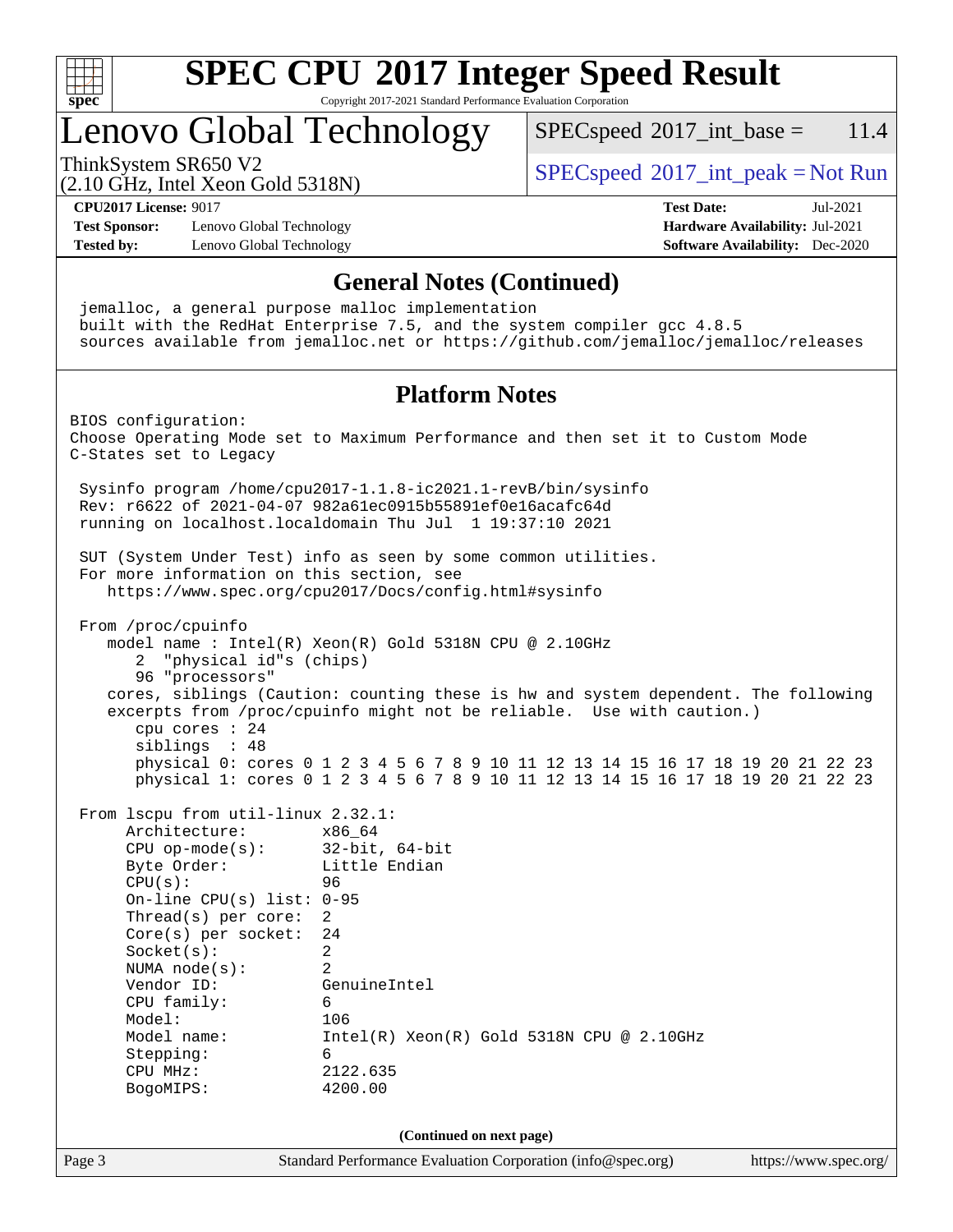

Copyright 2017-2021 Standard Performance Evaluation Corporation

Lenovo Global Technology

 $SPEC speed^{\circ}2017\_int\_base = 11.4$ 

(2.10 GHz, Intel Xeon Gold 5318N)

ThinkSystem SR650 V2  $SPEC speed^{\circ}2017\_int\_peak = Not Run$ 

**[CPU2017 License:](http://www.spec.org/auto/cpu2017/Docs/result-fields.html#CPU2017License)** 9017 **[Test Date:](http://www.spec.org/auto/cpu2017/Docs/result-fields.html#TestDate)** Jul-2021

**[Test Sponsor:](http://www.spec.org/auto/cpu2017/Docs/result-fields.html#TestSponsor)** Lenovo Global Technology **[Hardware Availability:](http://www.spec.org/auto/cpu2017/Docs/result-fields.html#HardwareAvailability)** Jul-2021 **[Tested by:](http://www.spec.org/auto/cpu2017/Docs/result-fields.html#Testedby)** Lenovo Global Technology **[Software Availability:](http://www.spec.org/auto/cpu2017/Docs/result-fields.html#SoftwareAvailability)** Dec-2020

#### **[Platform Notes \(Continued\)](http://www.spec.org/auto/cpu2017/Docs/result-fields.html#PlatformNotes)**

| Virtualization:         | $VT - x$           |
|-------------------------|--------------------|
| $L1d$ cache:            | 48K                |
| Lli cache:              | 32K                |
| $L2$ cache:             | 1280K              |
| $L3$ cache:             | 36864K             |
| NUMA $node0$ $CPU(s)$ : | $0 - 23.48 - 71$   |
| NUMA $node1$ $CPU(s):$  | $24 - 47, 72 - 95$ |
| $Fla$ as:               | fpu vme de p:      |

pse tsc msr pae mce cx8 apic sep mtrr pge mca cmov pat pse36 clflush dts acpi mmx fxsr sse sse2 ss ht tm pbe syscall nx pdpe1gb rdtscp lm constant\_tsc art arch\_perfmon pebs bts rep\_good nopl xtopology nonstop\_tsc cpuid aperfmperf pni pclmulqdq dtes64 monitor ds\_cpl vmx smx est tm2 ssse3 sdbg fma cx16 xtpr pdcm pcid dca sse4\_1 sse4\_2 x2apic movbe popcnt tsc\_deadline\_timer aes xsave avx f16c rdrand lahf\_lm abm 3dnowprefetch cpuid\_fault epb cat\_l3 invpcid\_single intel\_ppin ssbd mba ibrs ibpb stibp ibrs\_enhanced tpr\_shadow vnmi flexpriority ept vpid ept\_ad fsgsbase tsc\_adjust bmi1 hle avx2 smep bmi2 erms invpcid cqm rdt\_a avx512f avx512dq rdseed adx smap avx512ifma clflushopt clwb intel\_pt avx512cd sha\_ni avx512bw avx512vl xsaveopt xsavec xgetbv1 xsaves cqm\_llc cqm\_occup\_llc cqm\_mbm\_total cqm\_mbm\_local split\_lock\_detect wbnoinvd dtherm ida arat pln pts avx512vbmi umip pku ospke avx512\_vbmi2 gfni vaes vpclmulqdq avx512\_vnni avx512\_bitalg tme avx512\_vpopcntdq la57 rdpid md\_clear pconfig flush\_l1d arch\_capabilities

```
 /proc/cpuinfo cache data
    cache size : 36864 KB
```
From numactl --hardware WARNING: a numactl 'node' might or might not correspond to a physical chip. available: 2 nodes (0-1) node 0 cpus: 0 1 2 3 4 5 6 7 8 9 10 11 12 13 14 15 16 17 18 19 20 21 22 23 48 49 50 51 52 53 54 55 56 57 58 59 60 61 62 63 64 65 66 67 68 69 70 71 node 0 size: 487196 MB node 0 free: 514837 MB node 1 cpus: 24 25 26 27 28 29 30 31 32 33 34 35 36 37 38 39 40 41 42 43 44 45 46 47 72 73 74 75 76 77 78 79 80 81 82 83 84 85 86 87 88 89 90 91 92 93 94 95 node 1 size: 488794 MB node 1 free: 515410 MB node distances: node 0 1  $0: 10 20$  1: 20 10 From /proc/meminfo MemTotal: 1056482012 kB HugePages\_Total: 0 Hugepagesize: 2048 kB /sbin/tuned-adm active Current active profile: throughput-performance

**(Continued on next page)**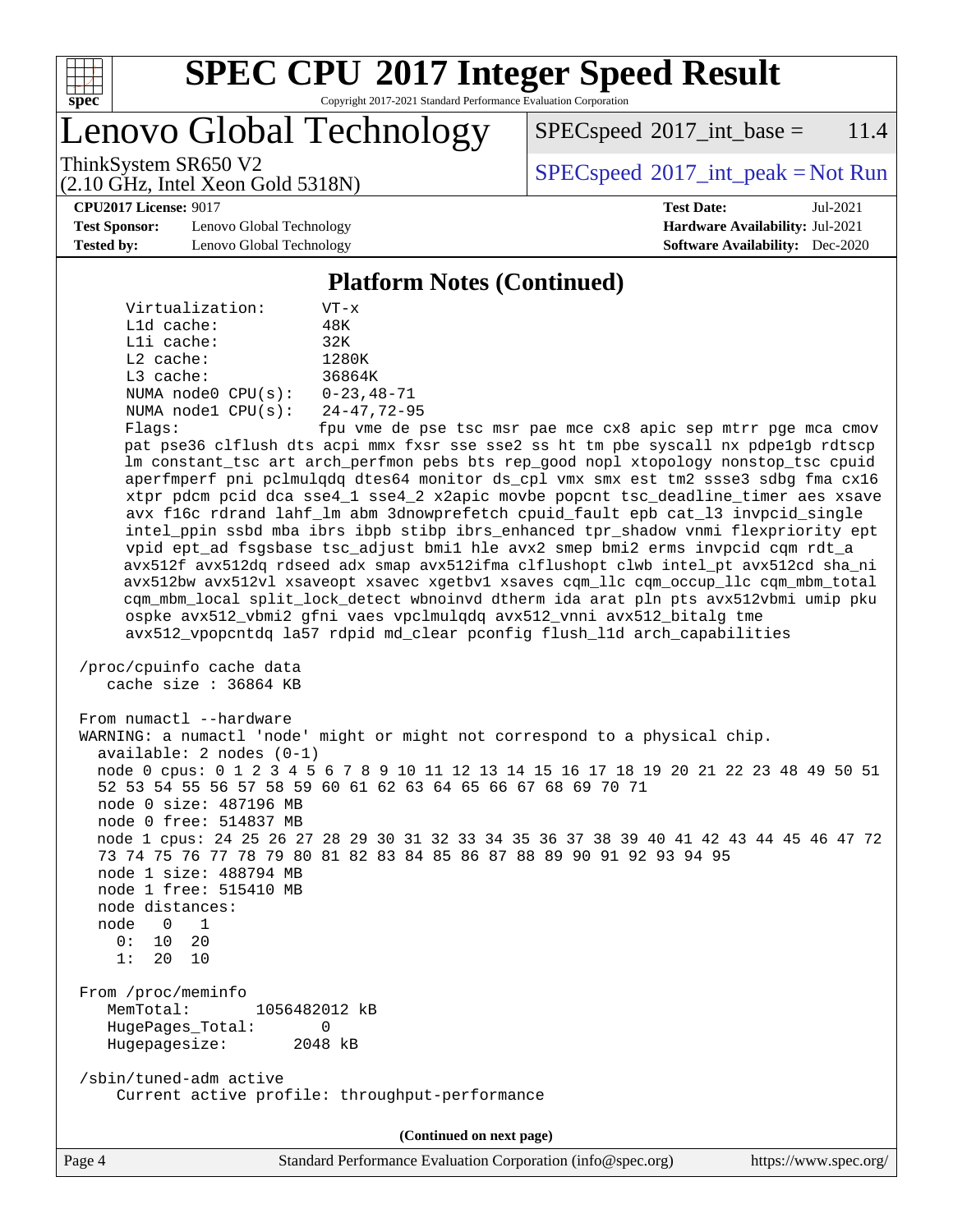

Copyright 2017-2021 Standard Performance Evaluation Corporation

## Lenovo Global Technology

 $SPECspeed^{\circ}2017\_int\_base = 11.4$  $SPECspeed^{\circ}2017\_int\_base = 11.4$ 

(2.10 GHz, Intel Xeon Gold 5318N)

ThinkSystem SR650 V2  $SPECspeed^{\circ}2017\_int\_peak = Not Run$  $SPECspeed^{\circ}2017\_int\_peak = Not Run$ 

**[Test Sponsor:](http://www.spec.org/auto/cpu2017/Docs/result-fields.html#TestSponsor)** Lenovo Global Technology **[Hardware Availability:](http://www.spec.org/auto/cpu2017/Docs/result-fields.html#HardwareAvailability)** Jul-2021 **[Tested by:](http://www.spec.org/auto/cpu2017/Docs/result-fields.html#Testedby)** Lenovo Global Technology **[Software Availability:](http://www.spec.org/auto/cpu2017/Docs/result-fields.html#SoftwareAvailability)** Dec-2020

**[CPU2017 License:](http://www.spec.org/auto/cpu2017/Docs/result-fields.html#CPU2017License)** 9017 **[Test Date:](http://www.spec.org/auto/cpu2017/Docs/result-fields.html#TestDate)** Jul-2021

### **[Platform Notes \(Continued\)](http://www.spec.org/auto/cpu2017/Docs/result-fields.html#PlatformNotes)**

Page 5 Standard Performance Evaluation Corporation [\(info@spec.org\)](mailto:info@spec.org) <https://www.spec.org/> From /etc/\*release\* /etc/\*version\* os-release: NAME="Red Hat Enterprise Linux" VERSION="8.3 (Ootpa)" ID="rhel" ID\_LIKE="fedora" VERSION\_ID="8.3" PLATFORM\_ID="platform:el8" PRETTY\_NAME="Red Hat Enterprise Linux 8.3 (Ootpa)" ANSI\_COLOR="0;31" redhat-release: Red Hat Enterprise Linux release 8.3 (Ootpa) system-release: Red Hat Enterprise Linux release 8.3 (Ootpa) system-release-cpe: cpe:/o:redhat:enterprise\_linux:8.3:ga uname -a: Linux localhost.localdomain 4.18.0-240.el8.x86\_64 #1 SMP Wed Sep 23 05:13:10 EDT 2020 x86\_64 x86\_64 x86\_64 GNU/Linux Kernel self-reported vulnerability status: CVE-2018-12207 (iTLB Multihit): Not affected CVE-2018-3620 (L1 Terminal Fault): Not affected Microarchitectural Data Sampling: Not affected CVE-2017-5754 (Meltdown): Not affected CVE-2018-3639 (Speculative Store Bypass): Mitigation: Speculative Store Bypass disabled via prctl and seccompany and the contract of the contract of the contract of the second seconds of the contract of the contract of the contract of the contract of the contract of the contract of the contract of the contract of the contr CVE-2017-5753 (Spectre variant 1): Mitigation: usercopy/swapgs barriers and \_\_user pointer sanitization CVE-2017-5715 (Spectre variant 2): Mitigation: Enhanced IBRS, IBPB: conditional, RSB filling CVE-2020-0543 (Special Register Buffer Data Sampling): Not affected CVE-2019-11135 (TSX Asynchronous Abort): Not affected run-level 3 Jul 1 19:35 SPEC is set to: /home/cpu2017-1.1.8-ic2021.1-revB Filesystem Type Size Used Avail Use% Mounted on /dev/sdb4 xfs 819G 268G 551G 33% /home From /sys/devices/virtual/dmi/id Vendor: Lenovo Product: ThinkSystem SR650 V2 MB Product Family: ThinkSystem Serial: 1234567890 **(Continued on next page)**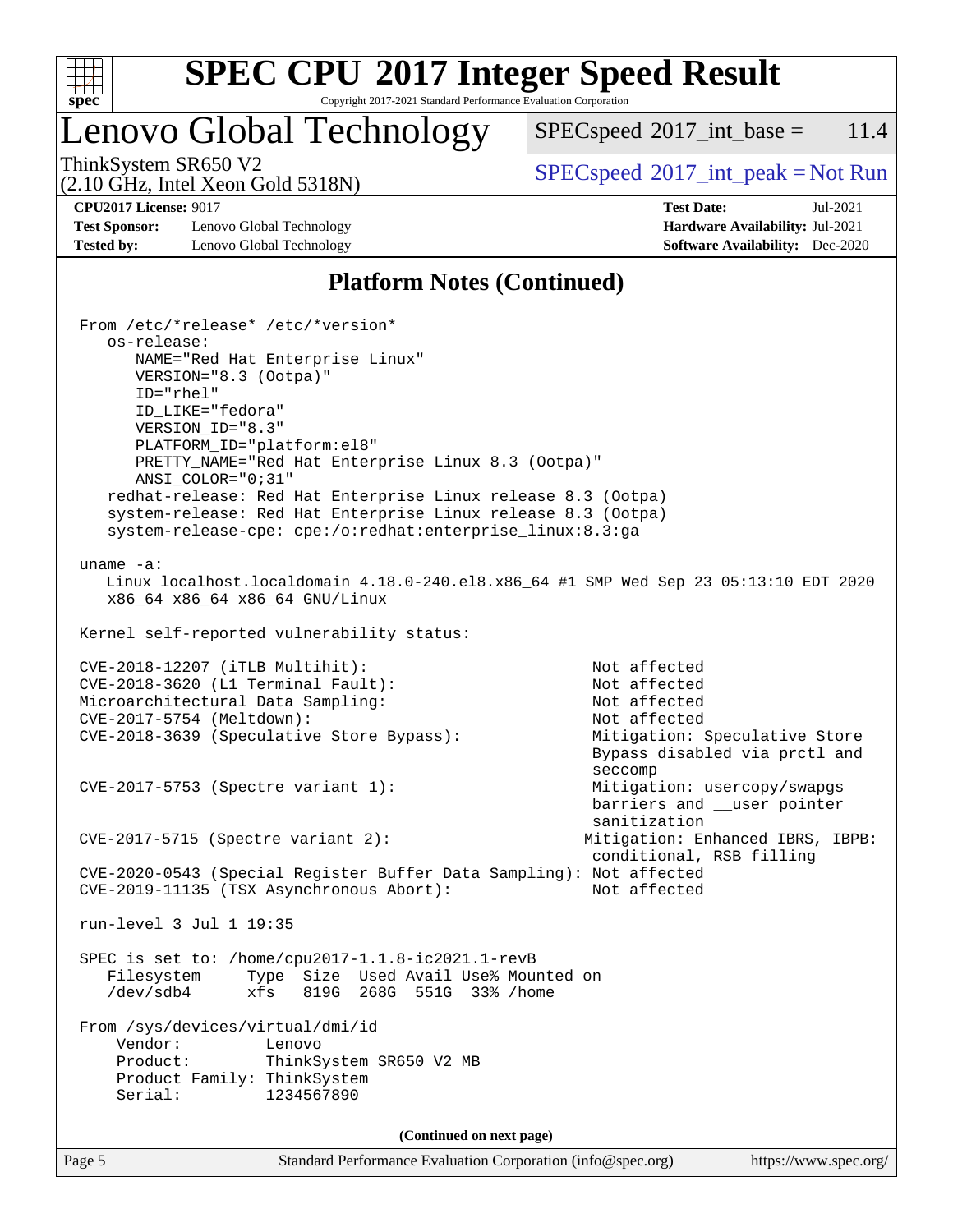| u | H | r |  |
|---|---|---|--|

Copyright 2017-2021 Standard Performance Evaluation Corporation

## Lenovo Global Technology

ThinkSystem SR650 V2  $SPECspeed^{\circ}2017\_int\_peak = Not Run$  $SPECspeed^{\circ}2017\_int\_peak = Not Run$ 

 $SPECspeed^{\circ}2017\_int\_base = 11.4$  $SPECspeed^{\circ}2017\_int\_base = 11.4$ 

#### (2.10 GHz, Intel Xeon Gold 5318N)

**[CPU2017 License:](http://www.spec.org/auto/cpu2017/Docs/result-fields.html#CPU2017License)** 9017 **[Test Date:](http://www.spec.org/auto/cpu2017/Docs/result-fields.html#TestDate)** Jul-2021

**[Test Sponsor:](http://www.spec.org/auto/cpu2017/Docs/result-fields.html#TestSponsor)** Lenovo Global Technology **[Hardware Availability:](http://www.spec.org/auto/cpu2017/Docs/result-fields.html#HardwareAvailability)** Jul-2021 **[Tested by:](http://www.spec.org/auto/cpu2017/Docs/result-fields.html#Testedby)** Lenovo Global Technology **[Software Availability:](http://www.spec.org/auto/cpu2017/Docs/result-fields.html#SoftwareAvailability)** Dec-2020

# **[Platform Notes \(Continued\)](http://www.spec.org/auto/cpu2017/Docs/result-fields.html#PlatformNotes)**

 Additional information from dmidecode 3.2 follows. WARNING: Use caution when you interpret this section. The 'dmidecode' program reads system data which is "intended to allow hardware to be accurately determined", but the intent may not be met, as there are frequent changes to hardware, firmware, and the "DMTF SMBIOS" standard. Memory:

32x Samsung M393A4G43AB3-CWE 32 GB 2 rank 3200, configured at 2666

BIOS:

| BIOS Vendor:            | Lenovo       |
|-------------------------|--------------|
| BIOS Version:           | AFE111A-1.02 |
| BIOS Date:              | 05/07/2021   |
| BIOS Revision:          | 1.2          |
| Firmware Revision: 1.10 |              |

(End of data from sysinfo program)

#### **[Compiler Version Notes](http://www.spec.org/auto/cpu2017/Docs/result-fields.html#CompilerVersionNotes)**

| C     | $600. perlbench_s(base) 602. gcc_s(base) 605. mcf_s(base)$<br>625.x264 s(base) 657.xz s(base)                                                                                                       |
|-------|-----------------------------------------------------------------------------------------------------------------------------------------------------------------------------------------------------|
|       | Intel(R) oneAPI DPC++/C++ Compiler for applications running on Intel(R) $64$ ,<br>Version 2021.1 Build 20201113<br>Copyright (C) 1985-2020 Intel Corporation. All rights reserved.                  |
| $C++$ | $620$ .omnetpp $s(base)$ 623.xalancbmk $s(base)$ 631.deepsjeng $s(base)$<br>$641.$ leela_s(base)                                                                                                    |
|       | Intel(R) oneAPI DPC++/C++ Compiler for applications running on Intel(R) $64$ ,<br>Version 2021.1 Build 20201113<br>Copyright (C) 1985-2020 Intel Corporation. All rights reserved.                  |
|       | Fortran   $648$ . exchange $2_s$ (base)                                                                                                                                                             |
|       | $Intel(R)$ Fortran Intel(R) 64 Compiler Classic for applications running on<br>Intel(R) 64, Version 2021.1 Build 20201112 000000<br>Copyright (C) 1985-2020 Intel Corporation. All rights reserved. |
|       |                                                                                                                                                                                                     |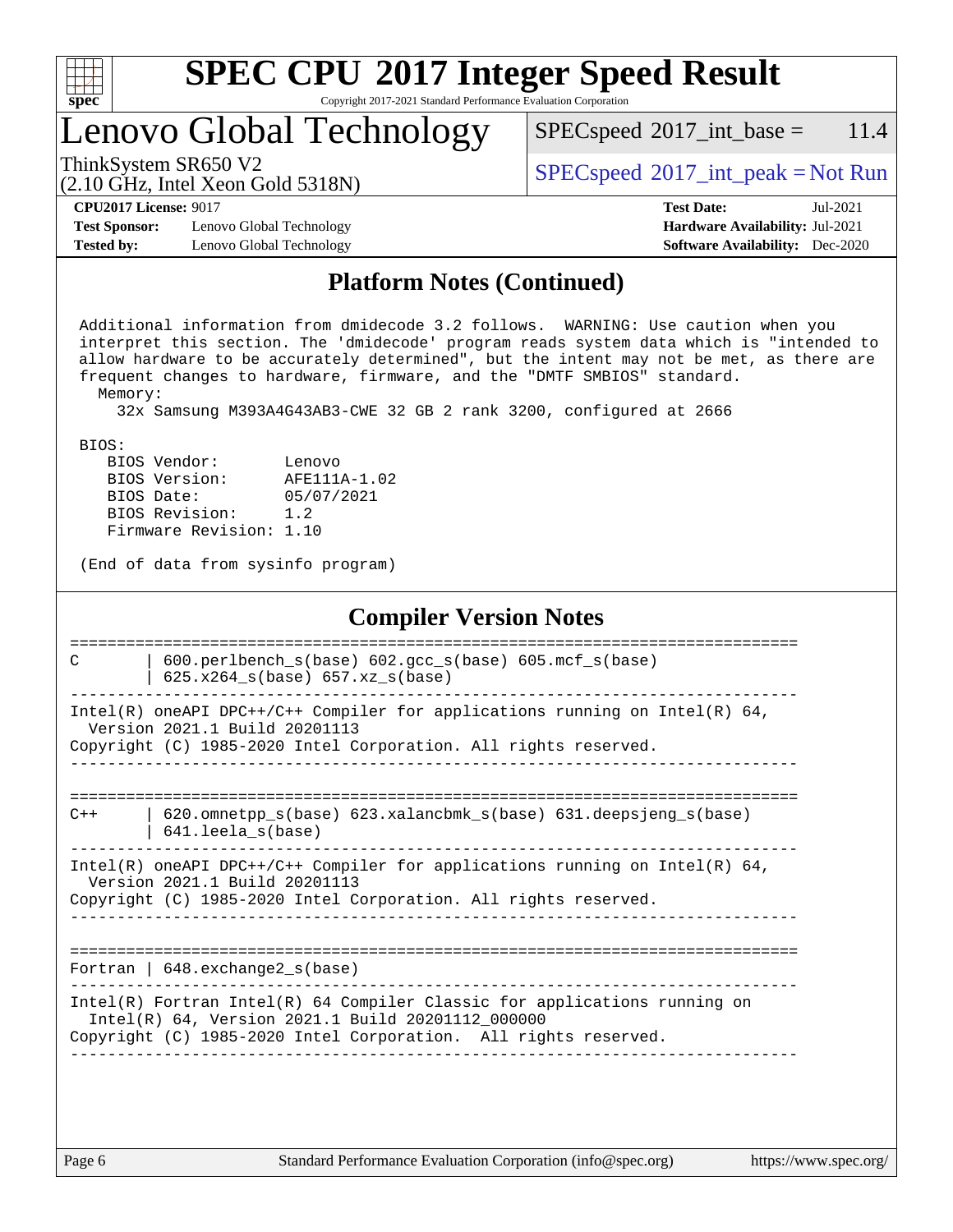

#### **[SPEC CPU](http://www.spec.org/auto/cpu2017/Docs/result-fields.html#SPECCPU2017IntegerSpeedResult)[2017 Integer Speed Result](http://www.spec.org/auto/cpu2017/Docs/result-fields.html#SPECCPU2017IntegerSpeedResult)** Copyright 2017-2021 Standard Performance Evaluation Corporation

## Lenovo Global Technology

 $SPEC speed^{\circ}2017\_int\_base = 11.4$ 

(2.10 GHz, Intel Xeon Gold 5318N)

ThinkSystem SR650 V2  $SPEC speed^{\circ}2017\_int\_peak = Not Run$ 

**[Test Sponsor:](http://www.spec.org/auto/cpu2017/Docs/result-fields.html#TestSponsor)** Lenovo Global Technology **[Hardware Availability:](http://www.spec.org/auto/cpu2017/Docs/result-fields.html#HardwareAvailability)** Jul-2021 **[Tested by:](http://www.spec.org/auto/cpu2017/Docs/result-fields.html#Testedby)** Lenovo Global Technology **[Software Availability:](http://www.spec.org/auto/cpu2017/Docs/result-fields.html#SoftwareAvailability)** Dec-2020

**[CPU2017 License:](http://www.spec.org/auto/cpu2017/Docs/result-fields.html#CPU2017License)** 9017 **[Test Date:](http://www.spec.org/auto/cpu2017/Docs/result-fields.html#TestDate)** Jul-2021

### **[Base Compiler Invocation](http://www.spec.org/auto/cpu2017/Docs/result-fields.html#BaseCompilerInvocation)**

[C benchmarks:](http://www.spec.org/auto/cpu2017/Docs/result-fields.html#Cbenchmarks)

[icx](http://www.spec.org/cpu2017/results/res2021q3/cpu2017-20210706-28115.flags.html#user_CCbase_intel_icx_fe2d28d19ae2a5db7c42fe0f2a2aed77cb715edd4aeb23434404a8be6683fe239869bb6ca8154ca98265c2e3b9226a719a0efe2953a4a7018c379b7010ccf087)

[C++ benchmarks](http://www.spec.org/auto/cpu2017/Docs/result-fields.html#CXXbenchmarks): [icpx](http://www.spec.org/cpu2017/results/res2021q3/cpu2017-20210706-28115.flags.html#user_CXXbase_intel_icpx_1e918ed14c436bf4b9b7c8bcdd51d4539fc71b3df010bd1e9f8732d9c34c2b2914e48204a846820f3c0ebb4095dea797a5c30b458ac0b6dffac65d78f781f5ca)

[Fortran benchmarks:](http://www.spec.org/auto/cpu2017/Docs/result-fields.html#Fortranbenchmarks) [ifort](http://www.spec.org/cpu2017/results/res2021q3/cpu2017-20210706-28115.flags.html#user_FCbase_intel_ifort_8111460550e3ca792625aed983ce982f94888b8b503583aa7ba2b8303487b4d8a21a13e7191a45c5fd58ff318f48f9492884d4413fa793fd88dd292cad7027ca)

### **[Base Portability Flags](http://www.spec.org/auto/cpu2017/Docs/result-fields.html#BasePortabilityFlags)**

 600.perlbench\_s: [-DSPEC\\_LP64](http://www.spec.org/cpu2017/results/res2021q3/cpu2017-20210706-28115.flags.html#b600.perlbench_s_basePORTABILITY_DSPEC_LP64) [-DSPEC\\_LINUX\\_X64](http://www.spec.org/cpu2017/results/res2021q3/cpu2017-20210706-28115.flags.html#b600.perlbench_s_baseCPORTABILITY_DSPEC_LINUX_X64) 602.gcc\_s: [-DSPEC\\_LP64](http://www.spec.org/cpu2017/results/res2021q3/cpu2017-20210706-28115.flags.html#suite_basePORTABILITY602_gcc_s_DSPEC_LP64) 605.mcf\_s: [-DSPEC\\_LP64](http://www.spec.org/cpu2017/results/res2021q3/cpu2017-20210706-28115.flags.html#suite_basePORTABILITY605_mcf_s_DSPEC_LP64) 620.omnetpp\_s: [-DSPEC\\_LP64](http://www.spec.org/cpu2017/results/res2021q3/cpu2017-20210706-28115.flags.html#suite_basePORTABILITY620_omnetpp_s_DSPEC_LP64) 623.xalancbmk\_s: [-DSPEC\\_LP64](http://www.spec.org/cpu2017/results/res2021q3/cpu2017-20210706-28115.flags.html#suite_basePORTABILITY623_xalancbmk_s_DSPEC_LP64) [-DSPEC\\_LINUX](http://www.spec.org/cpu2017/results/res2021q3/cpu2017-20210706-28115.flags.html#b623.xalancbmk_s_baseCXXPORTABILITY_DSPEC_LINUX) 625.x264\_s: [-DSPEC\\_LP64](http://www.spec.org/cpu2017/results/res2021q3/cpu2017-20210706-28115.flags.html#suite_basePORTABILITY625_x264_s_DSPEC_LP64) 631.deepsjeng\_s: [-DSPEC\\_LP64](http://www.spec.org/cpu2017/results/res2021q3/cpu2017-20210706-28115.flags.html#suite_basePORTABILITY631_deepsjeng_s_DSPEC_LP64) 641.leela\_s: [-DSPEC\\_LP64](http://www.spec.org/cpu2017/results/res2021q3/cpu2017-20210706-28115.flags.html#suite_basePORTABILITY641_leela_s_DSPEC_LP64) 648.exchange2\_s: [-DSPEC\\_LP64](http://www.spec.org/cpu2017/results/res2021q3/cpu2017-20210706-28115.flags.html#suite_basePORTABILITY648_exchange2_s_DSPEC_LP64) 657.xz\_s: [-DSPEC\\_LP64](http://www.spec.org/cpu2017/results/res2021q3/cpu2017-20210706-28115.flags.html#suite_basePORTABILITY657_xz_s_DSPEC_LP64)

### **[Base Optimization Flags](http://www.spec.org/auto/cpu2017/Docs/result-fields.html#BaseOptimizationFlags)**

[C benchmarks](http://www.spec.org/auto/cpu2017/Docs/result-fields.html#Cbenchmarks):

[-DSPEC\\_OPENMP](http://www.spec.org/cpu2017/results/res2021q3/cpu2017-20210706-28115.flags.html#suite_CCbase_DSPEC_OPENMP) [-std=c11](http://www.spec.org/cpu2017/results/res2021q3/cpu2017-20210706-28115.flags.html#user_CCbase_std-icc-std_0e1c27790398a4642dfca32ffe6c27b5796f9c2d2676156f2e42c9c44eaad0c049b1cdb667a270c34d979996257aeb8fc440bfb01818dbc9357bd9d174cb8524) [-m64](http://www.spec.org/cpu2017/results/res2021q3/cpu2017-20210706-28115.flags.html#user_CCbase_m64-icc) [-fiopenmp](http://www.spec.org/cpu2017/results/res2021q3/cpu2017-20210706-28115.flags.html#user_CCbase_fiopenmp_4cde26b3fcccd23bd0bb70af4efc204325d72839eefa1147e34201101709f20b3deb62aad96701dea148529bf4ca48c90b72f3bf837ca148e297cf8a0ba6feb7) [-Wl,-z,muldefs](http://www.spec.org/cpu2017/results/res2021q3/cpu2017-20210706-28115.flags.html#user_CCbase_link_force_multiple1_b4cbdb97b34bdee9ceefcfe54f4c8ea74255f0b02a4b23e853cdb0e18eb4525ac79b5a88067c842dd0ee6996c24547a27a4b99331201badda8798ef8a743f577) [-xCORE-AVX2](http://www.spec.org/cpu2017/results/res2021q3/cpu2017-20210706-28115.flags.html#user_CCbase_f-xCORE-AVX2) [-O3](http://www.spec.org/cpu2017/results/res2021q3/cpu2017-20210706-28115.flags.html#user_CCbase_f-O3) [-ffast-math](http://www.spec.org/cpu2017/results/res2021q3/cpu2017-20210706-28115.flags.html#user_CCbase_f-ffast-math) [-flto](http://www.spec.org/cpu2017/results/res2021q3/cpu2017-20210706-28115.flags.html#user_CCbase_f-flto) [-mfpmath=sse](http://www.spec.org/cpu2017/results/res2021q3/cpu2017-20210706-28115.flags.html#user_CCbase_f-mfpmath_70eb8fac26bde974f8ab713bc9086c5621c0b8d2f6c86f38af0bd7062540daf19db5f3a066d8c6684be05d84c9b6322eb3b5be6619d967835195b93d6c02afa1) [-funroll-loops](http://www.spec.org/cpu2017/results/res2021q3/cpu2017-20210706-28115.flags.html#user_CCbase_f-funroll-loops) [-qopt-mem-layout-trans=4](http://www.spec.org/cpu2017/results/res2021q3/cpu2017-20210706-28115.flags.html#user_CCbase_f-qopt-mem-layout-trans_fa39e755916c150a61361b7846f310bcdf6f04e385ef281cadf3647acec3f0ae266d1a1d22d972a7087a248fd4e6ca390a3634700869573d231a252c784941a8) [-mbranches-within-32B-boundaries](http://www.spec.org/cpu2017/results/res2021q3/cpu2017-20210706-28115.flags.html#user_CCbase_f-mbranches-within-32B-boundaries) [-L/usr/local/jemalloc64-5.0.1/lib](http://www.spec.org/cpu2017/results/res2021q3/cpu2017-20210706-28115.flags.html#user_CCbase_jemalloc_link_path64_1_cc289568b1a6c0fd3b62c91b824c27fcb5af5e8098e6ad028160d21144ef1b8aef3170d2acf0bee98a8da324cfe4f67d0a3d0c4cc4673d993d694dc2a0df248b) [-ljemalloc](http://www.spec.org/cpu2017/results/res2021q3/cpu2017-20210706-28115.flags.html#user_CCbase_jemalloc_link_lib_d1249b907c500fa1c0672f44f562e3d0f79738ae9e3c4a9c376d49f265a04b9c99b167ecedbf6711b3085be911c67ff61f150a17b3472be731631ba4d0471706)

[C++ benchmarks:](http://www.spec.org/auto/cpu2017/Docs/result-fields.html#CXXbenchmarks)

[-DSPEC\\_OPENMP](http://www.spec.org/cpu2017/results/res2021q3/cpu2017-20210706-28115.flags.html#suite_CXXbase_DSPEC_OPENMP) [-m64](http://www.spec.org/cpu2017/results/res2021q3/cpu2017-20210706-28115.flags.html#user_CXXbase_m64-icc) [-Wl,-z,muldefs](http://www.spec.org/cpu2017/results/res2021q3/cpu2017-20210706-28115.flags.html#user_CXXbase_link_force_multiple1_b4cbdb97b34bdee9ceefcfe54f4c8ea74255f0b02a4b23e853cdb0e18eb4525ac79b5a88067c842dd0ee6996c24547a27a4b99331201badda8798ef8a743f577) [-xCORE-AVX2](http://www.spec.org/cpu2017/results/res2021q3/cpu2017-20210706-28115.flags.html#user_CXXbase_f-xCORE-AVX2) [-O3](http://www.spec.org/cpu2017/results/res2021q3/cpu2017-20210706-28115.flags.html#user_CXXbase_f-O3) [-ffast-math](http://www.spec.org/cpu2017/results/res2021q3/cpu2017-20210706-28115.flags.html#user_CXXbase_f-ffast-math) [-flto](http://www.spec.org/cpu2017/results/res2021q3/cpu2017-20210706-28115.flags.html#user_CXXbase_f-flto) [-mfpmath=sse](http://www.spec.org/cpu2017/results/res2021q3/cpu2017-20210706-28115.flags.html#user_CXXbase_f-mfpmath_70eb8fac26bde974f8ab713bc9086c5621c0b8d2f6c86f38af0bd7062540daf19db5f3a066d8c6684be05d84c9b6322eb3b5be6619d967835195b93d6c02afa1) [-funroll-loops](http://www.spec.org/cpu2017/results/res2021q3/cpu2017-20210706-28115.flags.html#user_CXXbase_f-funroll-loops) [-qopt-mem-layout-trans=4](http://www.spec.org/cpu2017/results/res2021q3/cpu2017-20210706-28115.flags.html#user_CXXbase_f-qopt-mem-layout-trans_fa39e755916c150a61361b7846f310bcdf6f04e385ef281cadf3647acec3f0ae266d1a1d22d972a7087a248fd4e6ca390a3634700869573d231a252c784941a8) [-mbranches-within-32B-boundaries](http://www.spec.org/cpu2017/results/res2021q3/cpu2017-20210706-28115.flags.html#user_CXXbase_f-mbranches-within-32B-boundaries) [-L/opt/intel/oneapi/compiler/2021.1.1/linux/compiler/lib/intel64\\_lin/](http://www.spec.org/cpu2017/results/res2021q3/cpu2017-20210706-28115.flags.html#user_CXXbase_linkpath_765a8c93c4ea33dfc565a33ecb48f4f7d02a6338709b3b362f341eb203a06426ce1d12ded4c7809f6ab6cf0e9f5515cffeb4efc405b63f85dc27a83bbbdeb3a3) [-lqkmalloc](http://www.spec.org/cpu2017/results/res2021q3/cpu2017-20210706-28115.flags.html#user_CXXbase_qkmalloc_link_lib_79a818439969f771c6bc311cfd333c00fc099dad35c030f5aab9dda831713d2015205805422f83de8875488a2991c0a156aaa600e1f9138f8fc37004abc96dc5)

[Fortran benchmarks](http://www.spec.org/auto/cpu2017/Docs/result-fields.html#Fortranbenchmarks):

```
-m64 -xCORE-AVX2 -O3 -ipo -no-prec-div -qopt-mem-layout-trans=4
-nostandard-realloc-lhs -align array32byte -auto
-mbranches-within-32B-boundaries
```